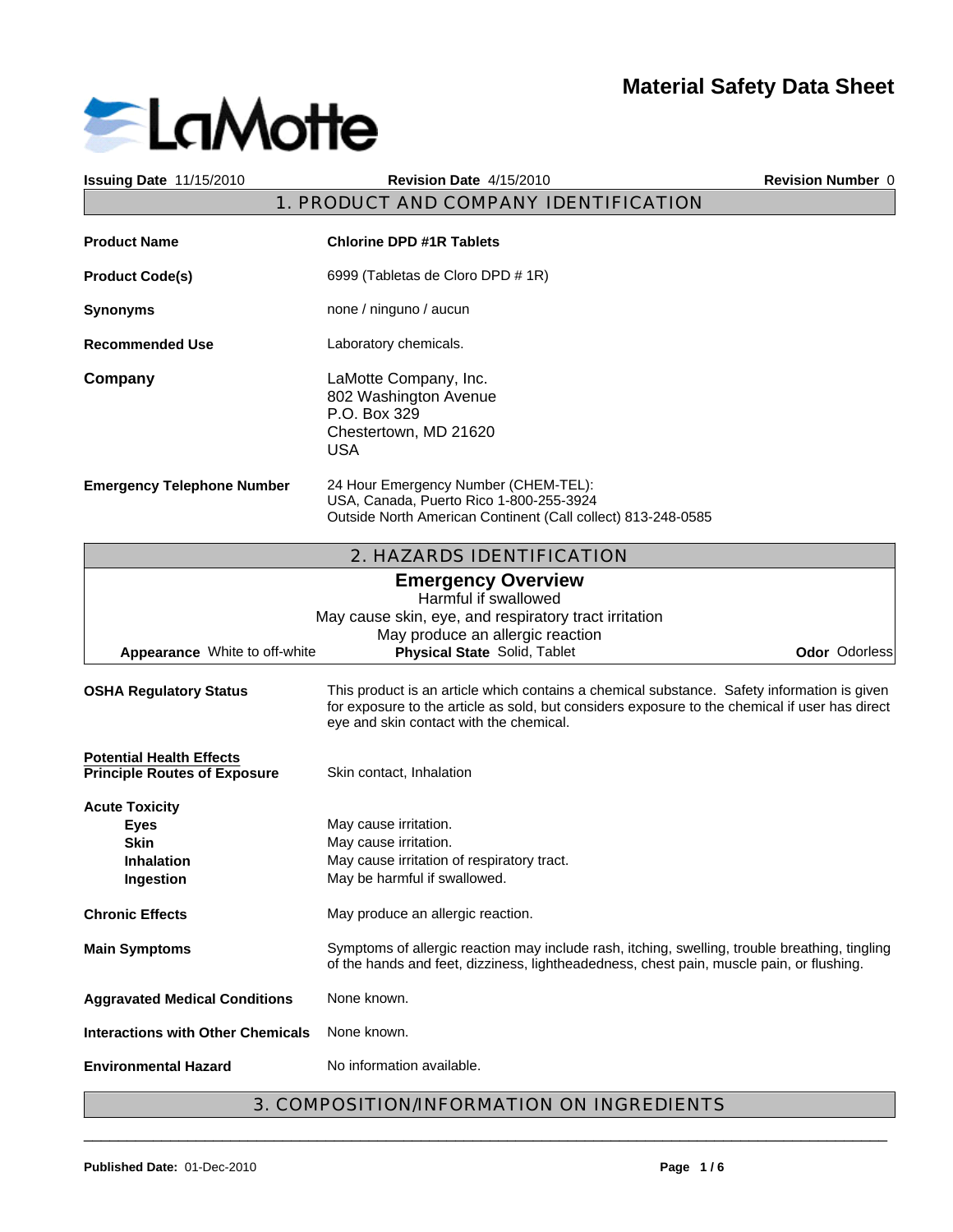| <b>Tham.</b><br>Name<br>emical<br>ື                                  | 5-NG<br>$\sim$                        | Waight % |
|----------------------------------------------------------------------|---------------------------------------|----------|
| vlenediamine sulfate<br>nh,<br>וחמי<br>-ו/ור<br>. .<br>.<br>◡<br>. . | $\sim$<br>$\sim$<br>o∠o.<br>۰.<br>ັບບ |          |

\_\_\_\_\_\_\_\_\_\_\_\_\_\_\_\_\_\_\_\_\_\_\_\_\_\_\_\_\_\_\_\_\_\_\_\_\_\_\_\_\_\_\_\_\_\_\_\_\_\_\_\_\_\_\_\_\_\_\_\_\_\_\_\_\_\_\_\_\_\_\_\_\_\_\_\_\_\_\_\_\_\_\_\_\_\_\_\_\_\_\_\_\_

Ingredients not listed by name are proprietary to LaMotte Company, registered under the State of New Jersey Trade Secret Protection Law, assigned the NJ Trade Secret Registry # 80100291-5036p, and may be disclosed only in a medical emergency.

|                                   | 4. FIRST AID MEASURES                                                                                                                                                                                                                                                                           |
|-----------------------------------|-------------------------------------------------------------------------------------------------------------------------------------------------------------------------------------------------------------------------------------------------------------------------------------------------|
| <b>General Advice</b>             | Do not get in eyes, on skin, or on clothing.                                                                                                                                                                                                                                                    |
| <b>Eye Contact</b>                | Rinse thoroughly with plenty of water for at least 15 minutes, lifting lower and upper eyelids.<br>Consult a physician.                                                                                                                                                                         |
| <b>Skin Contact</b>               | Wash off immediately with soap and plenty of water for at least 15 minutes while removing<br>all contaminated clothing and shoes. Consult a physician.                                                                                                                                          |
| <b>Inhalation</b>                 | Move to fresh air. If breathing is difficult, give oxygen. If not breathing, give artificial<br>respiration and contact emergency personnel. Call a physician immediately.                                                                                                                      |
| Ingestion                         | Induce vomiting, but only if victim is fully conscious. Drink plenty of water. Clean mouth with<br>water. Never give anything by mouth to an unconscious person. Consult a physician.                                                                                                           |
| <b>Notes to Physician</b>         | May cause sensitization of susceptible persons. Treat symptomatically.                                                                                                                                                                                                                          |
| <b>Protection of First-aiders</b> | Use personal protective equipment. See Section 8 for more detail. Do not use mouth-to-<br>mouth method if victim ingested or inhaled the substance; induce artificial respiration with<br>the aid of a pocket mask equipped with a one-way valve or other proper respiratory medical<br>device. |

5. FIRE-FIGHTING MEASURES

| <b>Flash Point</b>                   |                        | Not applicable                                                                                                                                                                             |  |  |  |  |
|--------------------------------------|------------------------|--------------------------------------------------------------------------------------------------------------------------------------------------------------------------------------------|--|--|--|--|
| <b>Suitable Extinguishing Media</b>  |                        | Water spray, dry chemical, carbon dioxide $(CO2)$ , or foam.                                                                                                                               |  |  |  |  |
| <b>Explosion Data</b><br><b>NFPA</b> | <b>Health Hazard 1</b> | <b>Flammability 0</b><br>Stability 0<br><b>Physical and Chemical</b><br>Hazards N/A                                                                                                        |  |  |  |  |
|                                      |                        | 6. ACCIDENTAL RELEASE MEASURES                                                                                                                                                             |  |  |  |  |
| <b>Personal Precautions</b>          |                        | Refer to Section 8.                                                                                                                                                                        |  |  |  |  |
| <b>Methods for Containment</b>       |                        | Prevent dust cloud.                                                                                                                                                                        |  |  |  |  |
| <b>Methods for Cleaning Up</b>       |                        | Avoid dust formation. Sweep up and shovel into suitable containers for disposal. Keep in<br>suitable and closed containers for disposal.                                                   |  |  |  |  |
|                                      |                        | 7. HANDLING AND STORAGE                                                                                                                                                                    |  |  |  |  |
| <b>Handling</b>                      |                        | Handle in accordance with good industrial hygiene and safety practice. Prevent contact with<br>skin, eyes and clothing. Do not ingest. Do not eat, drink or smoke when using this product. |  |  |  |  |
| <b>Storage</b>                       |                        | Keep containers tightly closed in a dry, cool and well-ventilated place. Keep out of the reach<br>of children. Keep away from direct sunlight.                                             |  |  |  |  |
|                                      |                        |                                                                                                                                                                                            |  |  |  |  |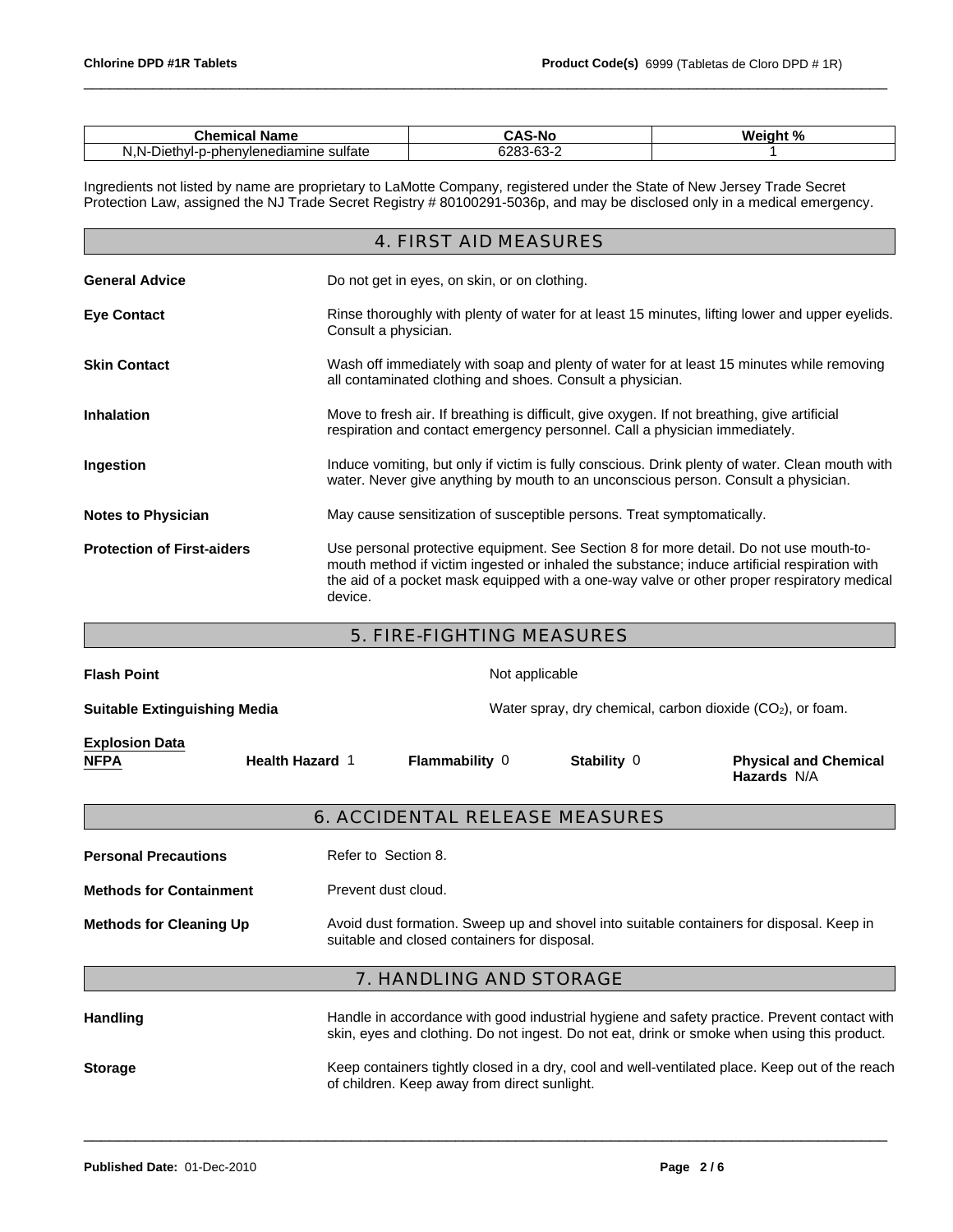# 8. EXPOSURE CONTROLS / PERSONAL PROTECTION

\_\_\_\_\_\_\_\_\_\_\_\_\_\_\_\_\_\_\_\_\_\_\_\_\_\_\_\_\_\_\_\_\_\_\_\_\_\_\_\_\_\_\_\_\_\_\_\_\_\_\_\_\_\_\_\_\_\_\_\_\_\_\_\_\_\_\_\_\_\_\_\_\_\_\_\_\_\_\_\_\_\_\_\_\_\_\_\_\_\_\_\_\_

| <b>Chemical Name</b>                                   | <b>ACGIH TLV</b>                                                                                                             | <b>OSHA PEL</b>                                                                                                                                                                                                                                      | <b>NIOSH IDLH</b>                          |  |  |
|--------------------------------------------------------|------------------------------------------------------------------------------------------------------------------------------|------------------------------------------------------------------------------------------------------------------------------------------------------------------------------------------------------------------------------------------------------|--------------------------------------------|--|--|
| N,N-Diethyl-p-phenylenediamine<br>sulfate<br>6283-63-2 | None Known                                                                                                                   | None Known                                                                                                                                                                                                                                           | None Known                                 |  |  |
| <b>Engineering Measures</b>                            |                                                                                                                              | Ensure adequate ventilation, especially in confined areas.                                                                                                                                                                                           |                                            |  |  |
| <b>Personal Protective Equipment</b>                   |                                                                                                                              |                                                                                                                                                                                                                                                      |                                            |  |  |
| <b>Eye/Face Protection</b>                             |                                                                                                                              | Safety glasses with side-shields. Avoid contact with eyes.                                                                                                                                                                                           |                                            |  |  |
| <b>Skin and Body Protection</b>                        | Wear latex or nitrile gloves.                                                                                                |                                                                                                                                                                                                                                                      |                                            |  |  |
| <b>Respiratory Protection</b>                          | None required under normal usage.                                                                                            |                                                                                                                                                                                                                                                      |                                            |  |  |
| <b>Hygiene Measures</b>                                |                                                                                                                              | Handle in accordance with good industrial hygiene and safety practice. Avoid contact with<br>skin, eyes and clothing. Wear suitable gloves and eye/face protection. Wash hands and<br>face before breaks and immediately after handling the product. |                                            |  |  |
|                                                        |                                                                                                                              | 9. PHYSICAL AND CHEMICAL PROPERTIES                                                                                                                                                                                                                  |                                            |  |  |
| Appearance                                             | White to off-white                                                                                                           | Odor                                                                                                                                                                                                                                                 | Odorless                                   |  |  |
| <b>Physical State</b>                                  | Solid, Tablet                                                                                                                | pH                                                                                                                                                                                                                                                   | 6 (1 tablet in 10mL of water)              |  |  |
|                                                        |                                                                                                                              |                                                                                                                                                                                                                                                      | 6.0                                        |  |  |
| <b>Flash Point</b><br><b>Boiling Point/Range</b>       | Not applicable<br>Not applicable                                                                                             | <b>Autoignition Temperature</b><br><b>Freezing Point</b>                                                                                                                                                                                             | Not applicable<br>No information available |  |  |
| <b>Explosion Limits</b>                                | Not applicable                                                                                                               |                                                                                                                                                                                                                                                      |                                            |  |  |
| No data available<br><b>Water Solubility</b>           | Soluble in water                                                                                                             | <b>Molecular Weight</b><br><b>Solubility</b>                                                                                                                                                                                                         | No data available<br>Soluble               |  |  |
|                                                        |                                                                                                                              | 10. STABILITY AND REACTIVITY                                                                                                                                                                                                                         |                                            |  |  |
| <b>Stability</b>                                       | Stable.                                                                                                                      |                                                                                                                                                                                                                                                      |                                            |  |  |
| <b>Incompatible Products</b>                           | None known based on information supplied.                                                                                    |                                                                                                                                                                                                                                                      |                                            |  |  |
| <b>Conditions to Avoid</b>                             | Exposure to air or moisture over prolonged periods. Extremes of temperature and direct<br>sunlight. Keep away from children. |                                                                                                                                                                                                                                                      |                                            |  |  |
| <b>Hazardous Reactions</b>                             |                                                                                                                              | Hazardous polymerization does not occur.                                                                                                                                                                                                             |                                            |  |  |
|                                                        |                                                                                                                              |                                                                                                                                                                                                                                                      |                                            |  |  |

# **Acute Toxicity**

LD50 Oral VALUE (mg/kg) Oral Rat LD50: 195mg/kg for N,N-Diethyl-p-phenylenediamine sulfate

\_\_\_\_\_\_\_\_\_\_\_\_\_\_\_\_\_\_\_\_\_\_\_\_\_\_\_\_\_\_\_\_\_\_\_\_\_\_\_\_\_\_\_\_\_\_\_\_\_\_\_\_\_\_\_\_\_\_\_\_\_\_\_\_\_\_\_\_\_\_\_\_\_\_\_\_\_\_\_\_\_\_\_\_\_\_\_\_\_\_\_\_\_

| <b>Chemical Name</b>                                         | LD50 Oral  | <b>LD50 Dermal</b> | $\mathbf{A}$<br>Inhalation |
|--------------------------------------------------------------|------------|--------------------|----------------------------|
| N <sub>N</sub><br>ivl-p-phenvlenediamine<br>،۱۱ath۱۰<br>7. I | None Known | None Known         | None Known                 |
| sulfate                                                      |            |                    |                            |

## **Chronic Toxicity**

| <b>Chronic Toxicity</b> | May produce an allergic reaction. |
|-------------------------|-----------------------------------|
|-------------------------|-----------------------------------|

| <b>COU</b><br>-<br>hemical -<br>^<br><b>Name</b><br>чаны. | <br>IAD' | ∽мг<br>. |  |
|-----------------------------------------------------------|----------|----------|--|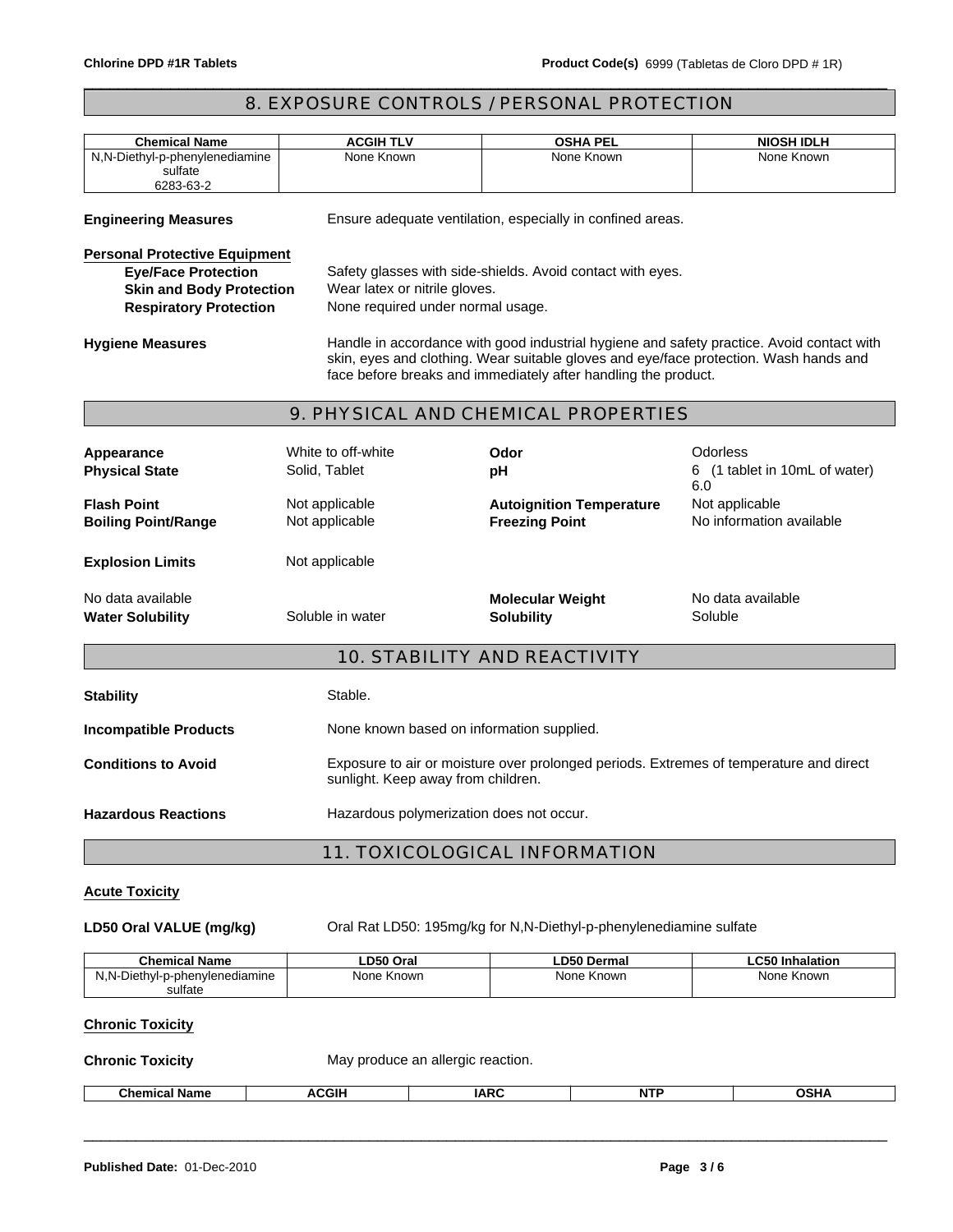| 1 N.<br>``liethvl-p-<br>◡<br>м.                              | None<br><b>Known</b> | None Known | ∙ Known<br>None | None<br>Known |
|--------------------------------------------------------------|----------------------|------------|-----------------|---------------|
| $\ddot{\phantom{0}}$<br>sulfate<br>phenvlenediamine :<br>___ |                      |            |                 |               |

| <b>Chemical Name</b>                      | <b>EU - Endocrine Disrupters</b> | <b>EU - Endocrine Disruptors -</b> | Japan - Endocrine Disruptor |
|-------------------------------------------|----------------------------------|------------------------------------|-----------------------------|
|                                           | <b>Candidate List</b>            | <b>Evaluated Substances</b>        | <b>Information</b>          |
| N,N-Diethyl-p-phenylenediamine<br>sulfate | None Known                       | None Known                         | None Known                  |

# 12. ECOLOGICAL INFORMATION

### **Ecotoxicity**

No information available.

| <b>Chemical Name</b>                       | <b>Toxicity to Algae</b> | <b>Toxicity to Fish</b> | <b>Microtox</b> | Daphnia Magna (Water<br>Flea) |
|--------------------------------------------|--------------------------|-------------------------|-----------------|-------------------------------|
| N,N-Diethyl-p-<br>phenylenediamine sulfate | None Known               | None Known              | None Known      | None Known                    |
|                                            |                          |                         |                 |                               |

| <b>Chemical Name</b>                    | Log Pow   |
|-----------------------------------------|-----------|
| N, N-Diethyl-p-phenylenediamine sulfate | None Know |

None Known

# 13. DISPOSAL CONSIDERATIONS

**Waste Disposal Method** Dispose of in accordance with local regulations. Can be incinerated, when in compliance with local regulations. Should not be released into the environment.

**Contaminated Packaging Dispose of in accordance with local regulations.** 

| N,N-Diethyl-p-<br>phenylenediamine sulfate - |
|----------------------------------------------|
|                                              |
|                                              |
| 6283-63-2                                    |

| <b>Chemical Name</b>         | <b>RCRA - Halogenated</b> | <b>RCRA - P Series Wastes</b> | <b>RCRA - F Series Wastes</b> | <b>RCRA - K Series Wastes</b> |
|------------------------------|---------------------------|-------------------------------|-------------------------------|-------------------------------|
|                              | <b>Organic Compounds</b>  |                               |                               |                               |
| N,N-Diethyl-p-               | None Known                | None Known                    | None Known                    | None Known                    |
| phenylenediamine sulfate - I |                           |                               |                               |                               |
| 6283-63-2                    |                           |                               |                               |                               |

| 14. TRANSPORT INFORMATION |  |
|---------------------------|--|
|---------------------------|--|

| $\underline{\mathsf{NOT}}$ | Not regulated |
|----------------------------|---------------|
| <b>IATA</b>                | Not regulated |
| <b>IMDG/IMO</b>            | Not regulated |

# 15. REGULATORY INFORMATION

#### **International Inventories**

| Component                                                           | <b>TSCA</b> | DSL | <b>EINECS/ELIN</b><br>CS | <b>ENCS</b> | <b>IECSC</b> | <b>KECL</b> | <b>PICCS</b> | AICS |
|---------------------------------------------------------------------|-------------|-----|--------------------------|-------------|--------------|-------------|--------------|------|
| N,N-Diethyl-p-<br>phenylenediamine<br>sulfate<br>$6283 - 63 - 2(1)$ | <b>TSCA</b> | DSL |                          | $3 - 243$   |              | <b>KECL</b> |              |      |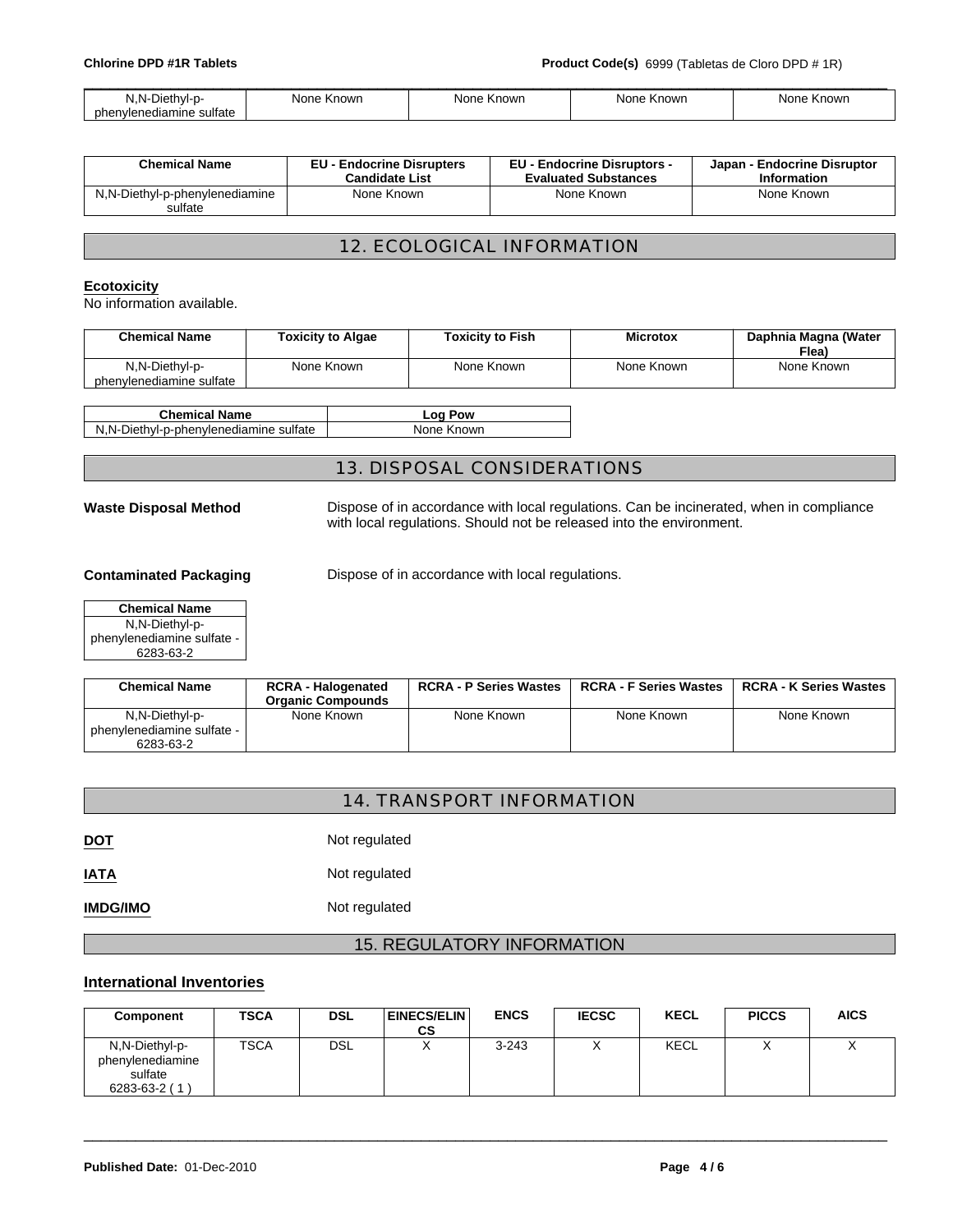## **U.S. Federal Regulations**

#### **SARA 313**

Section 313 of Title III of the Superfund Amendments and Reauthorization Act of 1986 (SARA). This product does not contain any chemicals which are subject to the reporting requirements of the Act and Title 40 of the Code of Federal Regulations, Part 372.

\_\_\_\_\_\_\_\_\_\_\_\_\_\_\_\_\_\_\_\_\_\_\_\_\_\_\_\_\_\_\_\_\_\_\_\_\_\_\_\_\_\_\_\_\_\_\_\_\_\_\_\_\_\_\_\_\_\_\_\_\_\_\_\_\_\_\_\_\_\_\_\_\_\_\_\_\_\_\_\_\_\_\_\_\_\_\_\_\_\_\_\_\_

| <b>Chemical Name</b>                                                                         | <b>CAS-No</b>       | Weight % | <b>SARA</b><br>- 242<br>Threshold<br>-3<br>. .<br>$\mathbf{a}$<br>Values % |
|----------------------------------------------------------------------------------------------|---------------------|----------|----------------------------------------------------------------------------|
| $\cdot$<br>$\overline{\phantom{0}}$<br>N.N-<br>⊃iethvl-<br>p-phenvlenediamine sulfate<br>. . | $\sim$<br>6283-63-∠ |          | None<br>≅Knowr.                                                            |

### **SARA 311/312 Hazard Categories**

| <b>Acute Health Hazard</b>        | Yes |  |
|-----------------------------------|-----|--|
| <b>Chronic Health Hazard</b>      | Yes |  |
| <b>Fire Hazard</b>                | No. |  |
| Sudden Release of Pressure Hazard | No. |  |
| <b>Reactive Hazard</b>            | N٥  |  |

#### **Clean Water Act**

This product does not contain any substances regulated as pollutants pursuant to the Clean Water Act (40 CFR 122.21 and 40 CFR 122.42).

| Component                                                 | <b>CWA - Reportable</b> |            | <b>CWA - Toxic Pollutants CWA - Priority Pollutants</b> | <b>CWA - Hazardous</b> |
|-----------------------------------------------------------|-------------------------|------------|---------------------------------------------------------|------------------------|
|                                                           | Quantities              |            |                                                         | <b>Substances</b>      |
| N,N-Diethyl-p-phenylenediamine<br>sulfate<br>6283-63-2 (1 | None Known              | None Known | None Known                                              | None Known             |

#### **Clean Air Act, Section 112 Hazardous Air Pollutants (HAPs) (see 40 CFR 61)**

This product does not contain any substances regulated as hazardous air pollutants (HAPS) under Section 112 of the Clean Air Act Amendments of 1990.

| <b>Chemical Name</b>                          | <b>CAS-No</b> | Weight % | <b>HAPS data</b> | <b>VOC Chemicals</b> | <b>Class 1 Ozone</b><br><b>Depletors</b> | Class 2 Ozone<br><b>Depletors</b> |
|-----------------------------------------------|---------------|----------|------------------|----------------------|------------------------------------------|-----------------------------------|
| N,N-Diethyl-p-<br>phenylenediamine<br>sulfate | 6283-63-2     |          | None Known       | None Known           | None Known                               | None Known                        |

### **CERCLA**

| Nam∈<br>emical<br>⊶ne:                                                                   | <b>RQ</b> f<br><b>Substances</b> | пn.<br>amely :<br><b>Hazardous</b><br>. Substances RQs<br>- 300 |  |
|------------------------------------------------------------------------------------------|----------------------------------|-----------------------------------------------------------------|--|
| sultate<br>nodiom<br>$\sim$<br>в.<br>…nner …<br>-ו/חזב<br>VIt.<br>чаь.<br>טסוי<br>''<br> | nown<br>None<br>'N.              | Knowr.<br><b>Non</b>                                            |  |

## **U.S. State Regulations**

#### **California Proposition 65**

This product does not contain any Proposition 65 chemicals

| чни<br>anne                                                             | איי.                     | Califo<br>ю.<br>ша       |
|-------------------------------------------------------------------------|--------------------------|--------------------------|
| $\cdot$<br>N.N<br>sultate<br>. הורי<br>aviene∩i:<br>эT<br>ΠF<br>. .<br> | $\sim$<br>0.00<br>ື<br>_ | Nor<br><b>inowr</b><br>n |

| <b>Chemical Name</b>     | <b>Massachusetts</b> | <b>New Jersey</b> | Pennsvlvania | <b>Illinois</b> | <b>Rhode Island</b> |
|--------------------------|----------------------|-------------------|--------------|-----------------|---------------------|
| N.N-Diethyl-p-           | None Known           | None Known        | None Known   | None Known      | None Known          |
| phenvlenediamine sulfate |                      |                   |              |                 |                     |

### **International Regulations**

**Mexico - Grade** No information available

| Chemic<br>name                                                                               | <b>Status</b><br>.<br>cinoaei<br>⊍d | Limits<br><b>Exposure</b> |
|----------------------------------------------------------------------------------------------|-------------------------------------|---------------------------|
| $\sim$<br>sultate<br><b>Dieth</b><br>N<br>-ו/ור<br>∠ienediamine ∩<br>-pher<br>יוער<br>.<br>. | Known<br>None                       | : Known<br><b>Nonc</b>    |